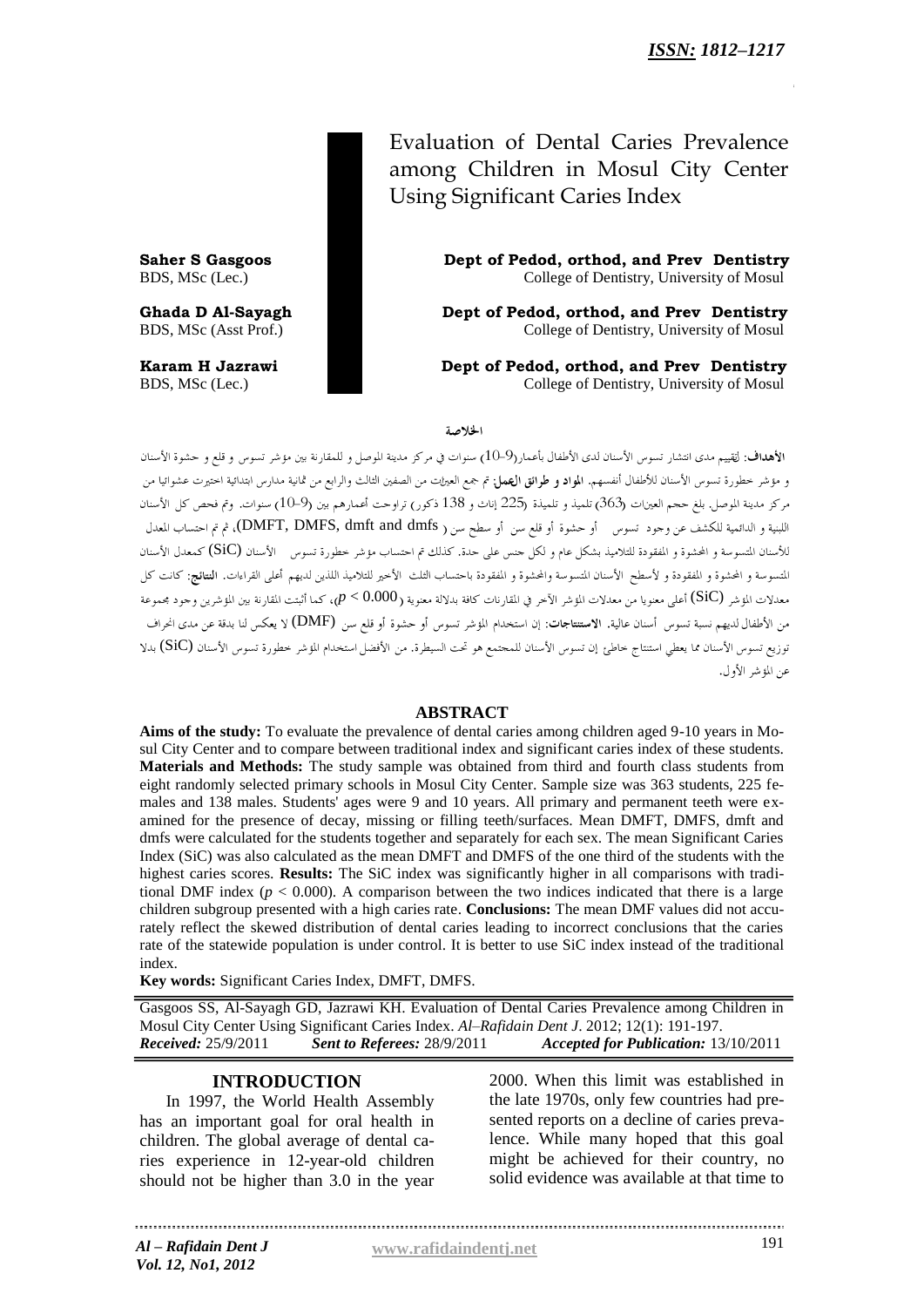demonstrate if this goal was realistic.<sup>(1)</sup> By 1995, the average DMFT index in six industrialized Western European countries (Denmark, Finland, Ireland, the Netherlands, Sweden and UK) had fallen below  $2.0<sup>(2)</sup>$  Since some detailed scientific papers and abstracts have shown that the DMFT still shows a tendency to decrease, whereas in other papers, the DMFT seems to be bottoming out. Whatever the future may be, for the countries of Western Europe, North America and several countries beyond, most of them English speaking, the original WHO requirement of less than 3.0 DMFT has caused to be a useful vardstick.<sup>(1)</sup>

A detailed analysis of the caries prevalence in many countries has often shown a skewed distribution of the disease: a group of 12-year-olds may have high or very high decayed/missing/filled teeth (DMFT) values, while the rest of the age group shows low DMFT or are totally cariesfree.<sup> $(3-5)$ </sup> Obviously, expressing caries prevalence as the mean DMFT value does not correctly reflect the skewed distribution, leaving high caries groups undiscovered in the population. In order not to lose the positive momentum gained from various oral health programs around the world, and to target the still caries-susceptible individuals in the population, a new index, the significant caries (SiC) index, was introduced in the year 2000 to call attention to those children with the highest scores in each population.<sup> $(6,7)$ </sup> The SiC index is calculated by taking the mean DMF of the one-third of the individuals having the highest of DMF values in a given population.<sup> $(2,4)$ </sup> The use of the SiC index may solve the problem related to skewed caries distribution. $^{(8)}$  In addition, a new goal was proposed: the SiC index should be less than 3 DMFT among12-year-olds by the year 2015.<sup>(4)</sup>

The purpose of this study was to evaluate the prevalence of dental caries among students aged 9-10 years in Mosul City center and to compare between traditional index and SiC index of these students.

# **MATERIALS AND METHODS**

The study sample was obtained from third and fourth class students from eight randomly selected primary schools in Mosul City Center. Sample size was 363 students, 225 females and 138 males, students' ages were 9 and 10 years depending on their birthday date.

All primary and permanent teeth were examined for the presence of decay, missing or filling teeth / surfaces. The examination was carried out in the classroom under natural day light by one researcher to avoid interexaminer variation. A torch light was used when necessary. Instruments used in the examination were disposable plane mouth mirrors, sickle shaped mouth probes, cotton and disinfectant solution. After completing the examination, mean DMFT, DMFS, dmft and dmfs were calculated for the students together and separately for each sex. The mean SiC Index was also calculated as the mean DMFT and DMFS of the one third of the students with the highest caries scores. $(4,6)$  It is used as a complement to the mean DMF value.

- To calculate SiC Index:
	- 1. Sort the individuals according to their DMF and dmf scores
- 2. Select the one third of the population with the highest caries values
- 3. Calculate the mean DMF and dmf for the sub group. $^{(9)}$

Data were collected, summarized and analyzed using Statistical Package for Social Science (SPSS) program version 13.0 loaded on Pentium IV computer. Statistical analysis included descriptive (mean and standard deviation) and analytical (student's t-test) to compare between the traditional index and SiC index for males, females and the total sample. Significance was considered when  $p < 0.05$ .

#### **RESULTS**

Mean DMFT for the total sample of both the traditional index and the SiC index were 3.86 and 5.34, respectively (Figure 1).

Mean DMFT for the male students were 3.89 and 5.43, respectively, while for the female students were 3.84 and 5.28, respectively. Mean DMFS for the total sample of both the traditional index and the SiC index were 6.24 and 9.68, res-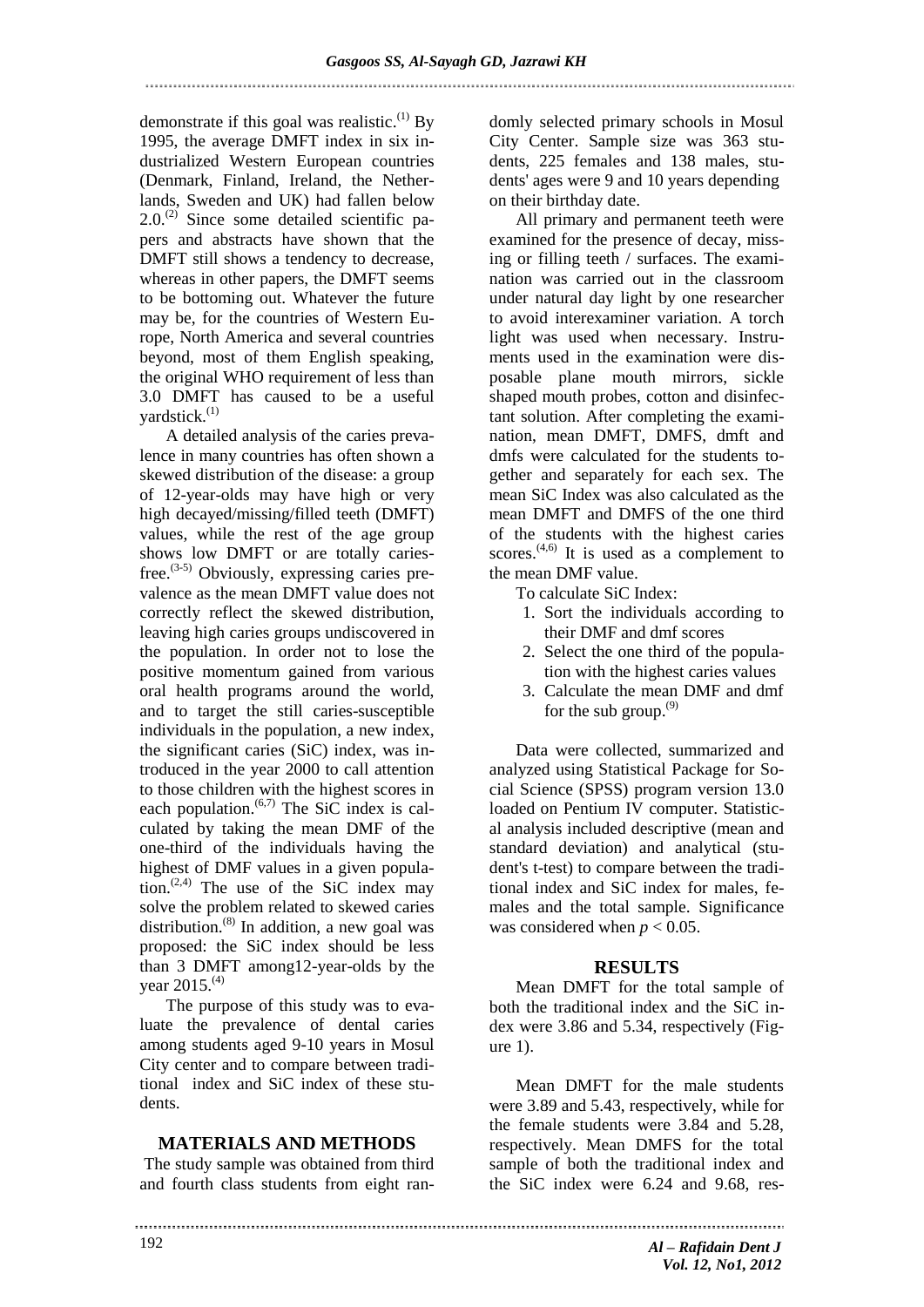pectively (Figure 2). For males students, mean DMFS of both the traditional and SiC indices were 6.37 and 9.87, respectively. For females students they were 6.16 and 9.56, respectively.



Figure (1): Descriptive statistics (mean  $\pm$  SD) for males, females and total sample according to DMFT



Figure (2): Descriptive statistics (mean + SD) for males, females and total sample according to DMFS

Regarding dmft scores, means for the total sample of both the traditional index and the SiC index were 3.52 and 5.87, respectively (Figure 3). Mean dmft for males students were 3.67 and 6.04, respectively. For females students, mean dmft of the traditional and SiC indices were 3.43 and 5.76, respectively.



Figure (3): Descriptive statistics (mean + SD) for males, females and total sample according to dmft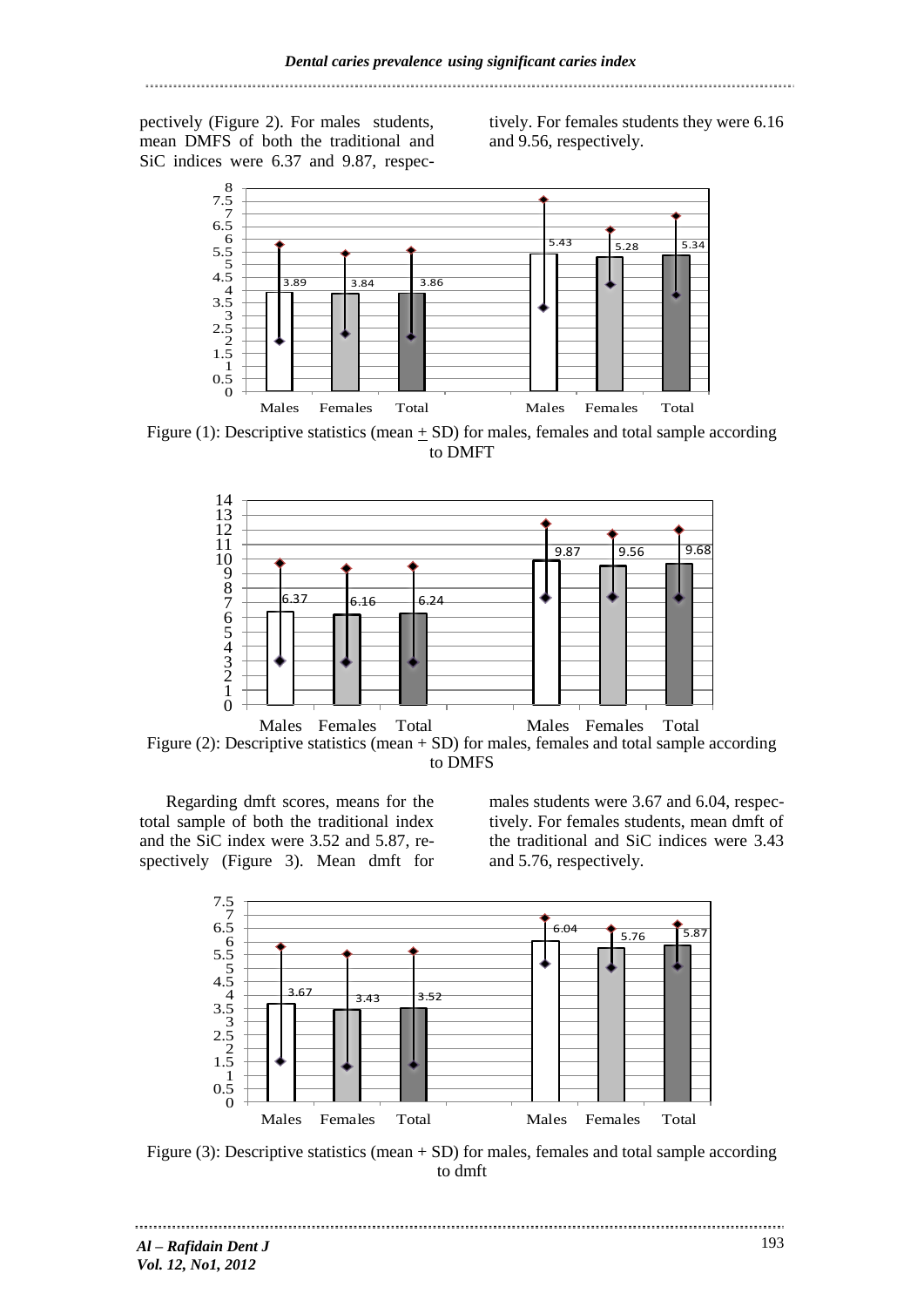While mean dmfs for the total sample of both the traditional index and the SiC index were 6.04 and 10.45, respectively. Mean dmfs for male students were 6.33

and 10.93, respectively, and for female students, mean dmfs of both the traditional and the SiC indices were 5.87 and 10.16 respectively (Figure 4).



to dmfs

Comparing statistically between the results of both traditional index and SiC index, all the differences were statistically significant at  $(p < 0.000)$  as shown in the Table.

| Table: Comparison between traditional and SiC indices for males, females and total sample |  |
|-------------------------------------------------------------------------------------------|--|
| according to DMFT, DMFS, dmft and dmfs                                                    |  |

|              | $\alpha$ column to DMFT, DMFS, unit and units |              |     |             |        |               |     |                 |  |
|--------------|-----------------------------------------------|--------------|-----|-------------|--------|---------------|-----|-----------------|--|
|              | Gender                                        | <b>Index</b> | No. | <b>Mean</b> | $+$ SD | t-value       | df  | <i>p</i> -value |  |
| <b>DMFT</b>  | <b>Males</b>                                  | Traditional  | 138 | 3.89        | 1.909  | 4.607         | 182 | $0.000*$        |  |
|              |                                               | <b>SiC</b>   | 46  | 5.43        | 2.136  |               |     |                 |  |
|              | <b>Females</b>                                | Traditional  | 225 | 3.84        | 1.579  | 7.339         | 298 | $0.000*$        |  |
|              |                                               | SiC          | 75  | 5.28        | 1.085  |               |     |                 |  |
|              | <b>Total</b>                                  | Traditional  | 363 | 3.86        | 1.709  | 8.418         | 482 | $0.000*$        |  |
|              |                                               | <b>SiC</b>   | 121 | 5.34        | 1.563  |               |     |                 |  |
| <b>DMIFS</b> | <b>Males</b>                                  | Traditional  | 138 | 6.37        | 3.377  | 6.449         | 182 | $0.000*$        |  |
|              |                                               | <b>SiC</b>   | 46  | 9.87        | 2.526  |               |     |                 |  |
|              | <b>Females</b>                                | Traditional  | 225 | 6.16        | 3.203  |               | 298 | $0.000*$        |  |
|              |                                               | <b>SiC</b>   | 75  | 9.56        | 2.132  | 8.576         |     |                 |  |
|              | <b>Total</b>                                  | Traditional  | 363 | 6.24        | 3.267  | 10.730        | 482 | $0.000*$        |  |
|              |                                               | <b>SiC</b>   | 121 | 9.68        | 2.285  |               |     |                 |  |
| dmft         | <b>Males</b>                                  | Traditional  | 138 | 3.67        | 2.155  | 7.253         | 182 | $0.000*$        |  |
|              |                                               | <b>SiC</b>   | 46  | 6.04        | 0.868  |               |     |                 |  |
|              | <b>Females</b>                                | Traditional  | 225 | 3.43        | 2.116  | 9.364         | 298 | $0.000*$        |  |
|              |                                               | <b>SiC</b>   | 75  | 5.76        | 0.714  |               |     |                 |  |
|              | <b>Total</b>                                  | Traditional  | 363 | 3.52        | 2.131  | 11.842        | 482 | $0.000*$        |  |
|              |                                               | SiC          | 121 | 5.87        | 0.785  |               |     |                 |  |
| dmfs         | <b>Males</b>                                  | Traditional  | 138 | 6.33        | 4.037  | 7.385         | 182 | $0.000*$        |  |
|              |                                               | <b>SiC</b>   | 46  | 10.93       | 2.175  |               |     |                 |  |
|              | <b>Females</b>                                | Traditional  | 225 | 5.87        | 3.864  | 9.195         | 298 | $0.000*$        |  |
|              |                                               | <b>SiC</b>   | 75  | 10.16       | 2.047  |               |     |                 |  |
|              | <b>Total</b>                                  | Traditional  | 363 | 6.04        | 3.931  | 11.785<br>482 |     | $0.000*$        |  |
|              |                                               | <b>SiC</b>   | 121 | 10.45       | 2.121  |               |     |                 |  |

\*significant difference exist at  $p \le 0.05$ 

....................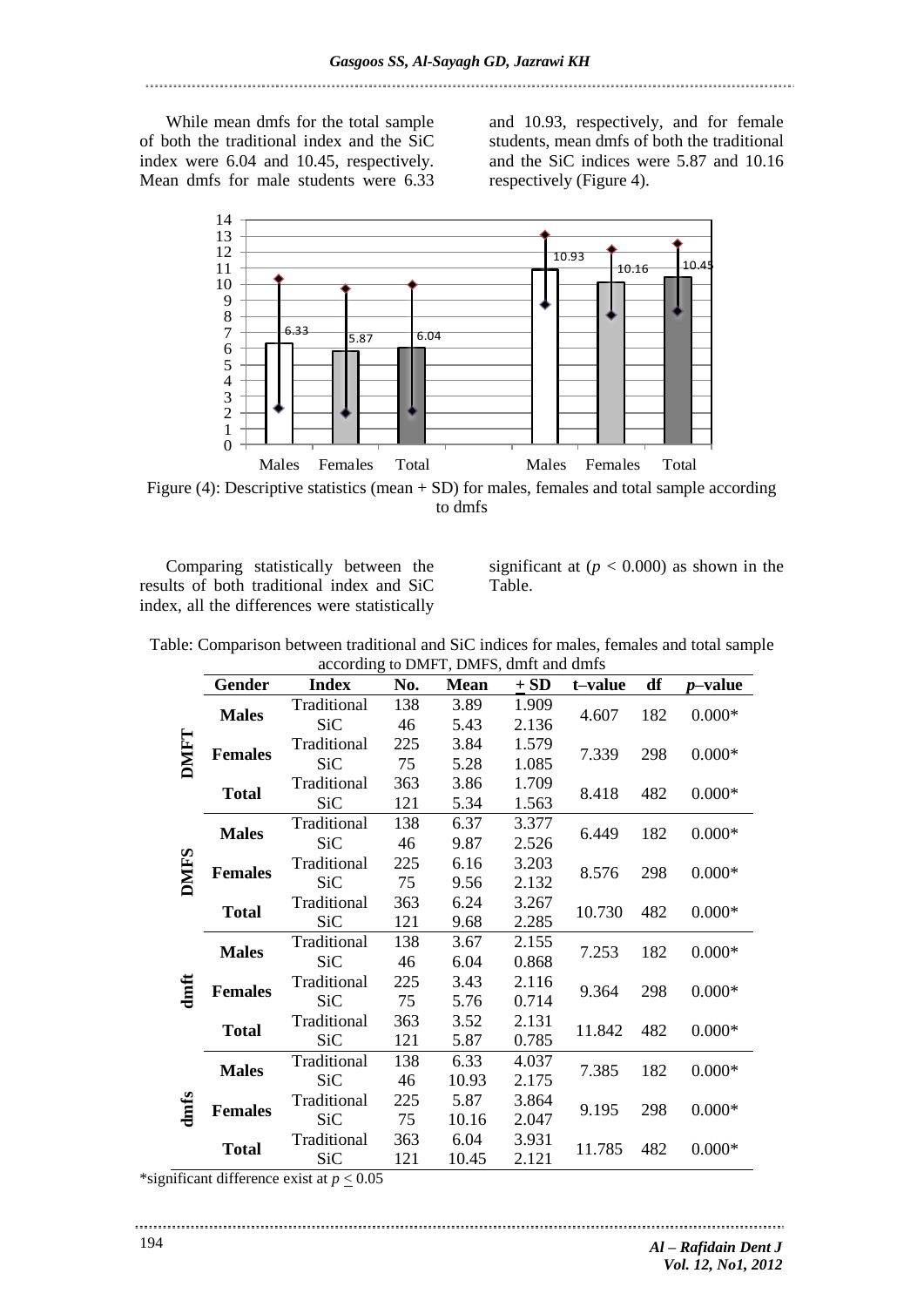# **DISCUSSION**

This study investigated the caries prevalence among 9-10 years student in Mosul City Center using both the mean traditional and the SiC indices. The use of DMF and dmf indices has been an accepted practice for assessing the prevalence and severity of caries in a population. $^{(10)}$  However, the epidemiologic changes in the dental caries picture during the last 2-3 decades, have made it increasingly evident that mean DMF and dmf values do not capture the polarized caries development with a more skewed distribution of caries.(11) Mean DMF and dmf values are an average of all members of the population, irrespective of the distribution of the severity of the disease within the population.

As expected, the SiC index was significantly higher in all comparisons with DMF and dmf ( $p < 0.000$ ) which is agreed with other studies.<sup> $(11,12)$ </sup> A comparison between the two indices, indicated there is a large children subgroup that presented with a higher caries rate than the targeted mean DMFT scores of  $3.0^{(13, 14)}$  The mean DMFT from these data, compared to other studies' data, $(15-17)$  confirmed that dental caries remains a common chronic disease among Iraqi children and that they present with high prevalence rate and great mean DMFT indices. Although dental caries is largely preventable, it remains the most common chronic disease of children aged 9-10 years much of which remains untreated. This agreed with other studies. $(10, 10)$ 18, 19)

The use of the SiC index that includes DMF can elucidate interpretations of findings, especially in situations where resources are limited for interventions. While mean scores provide a good measure of population disease levels, it is important to also look at those who might be carrying a significant burden of the dental disease experience in the population.<sup> $(20)$ </sup> To help in identifying high risk groups, it is recommended to calculate the SiC index at several levels. It has been suggested that SiC goal be established so that public health professionals can have two goals: Mean DMFT and SiC Indices. Bratthall <sup>(6)</sup> suggested that SiC of less than 3.0 in 12 year-old children as a global oral health

goal to be achieved by the year 2015, while Marthaler *et al*  $^{(1)}$  suggested that SiC global goal of less than 5.0 be set for 15 year olds rather than the WHO targeted age of 12- year olds.

The standard deviation of the SiC had about the same range as the corresponding ones of the DMF at both ages. In fact, the numbers of zero DMFT- counts add to the dispersion in the total sample whereas such 'caries free' subjects are not at all or rarely included in the upper tertile, that is in the SiC index. The relative variation, or coefficients of variation (CV, standard deviation in percent of the average) of the SiC were accordingly much smaller than that of the DMFT because SiC index was much higher than the mean DMFT. Even in the case of the confidence limits, the higher relative precision of the SiC is maintained despite the fact that the number of children on which the SiC is based is by definition only one-third of the number of children available for the overall DMF. These findings show that the SiC is a fairly precise statistic for assessing caries in the most caries-prone third of children.

Practical experience in the epidemiological field work suggest another advantage of the SiC index. In children with low caries experience, who constitute the lower and middle tertiles, minute white fillings are frequently placed in pits and fissures. Part of these small restorations are likely to be overlooked. On the contrary, the upper tertile (providing the SiC) will contain many children with extensive restorations and cavities, which are rarely overlooked. This means that in situations of low caries prevalence the overall DMF has a higher risk of underestimation than the SiC index.

Mean DMFT, DMFS, dmft and dmfs for females were slightly less than those for males, which is due to the fact that females care with their health and appearance more than males even at a young age. This agreed with other studies,  $(21-24)$  but other studies found the opposite. $^{(15,17)}$ 

No study is available about the association between the two indices, SiC value and DMFT, in Iraqi children. Furthermore, no study is found in the international literature about the factors affecting the SiC values of 9-10 years old children. This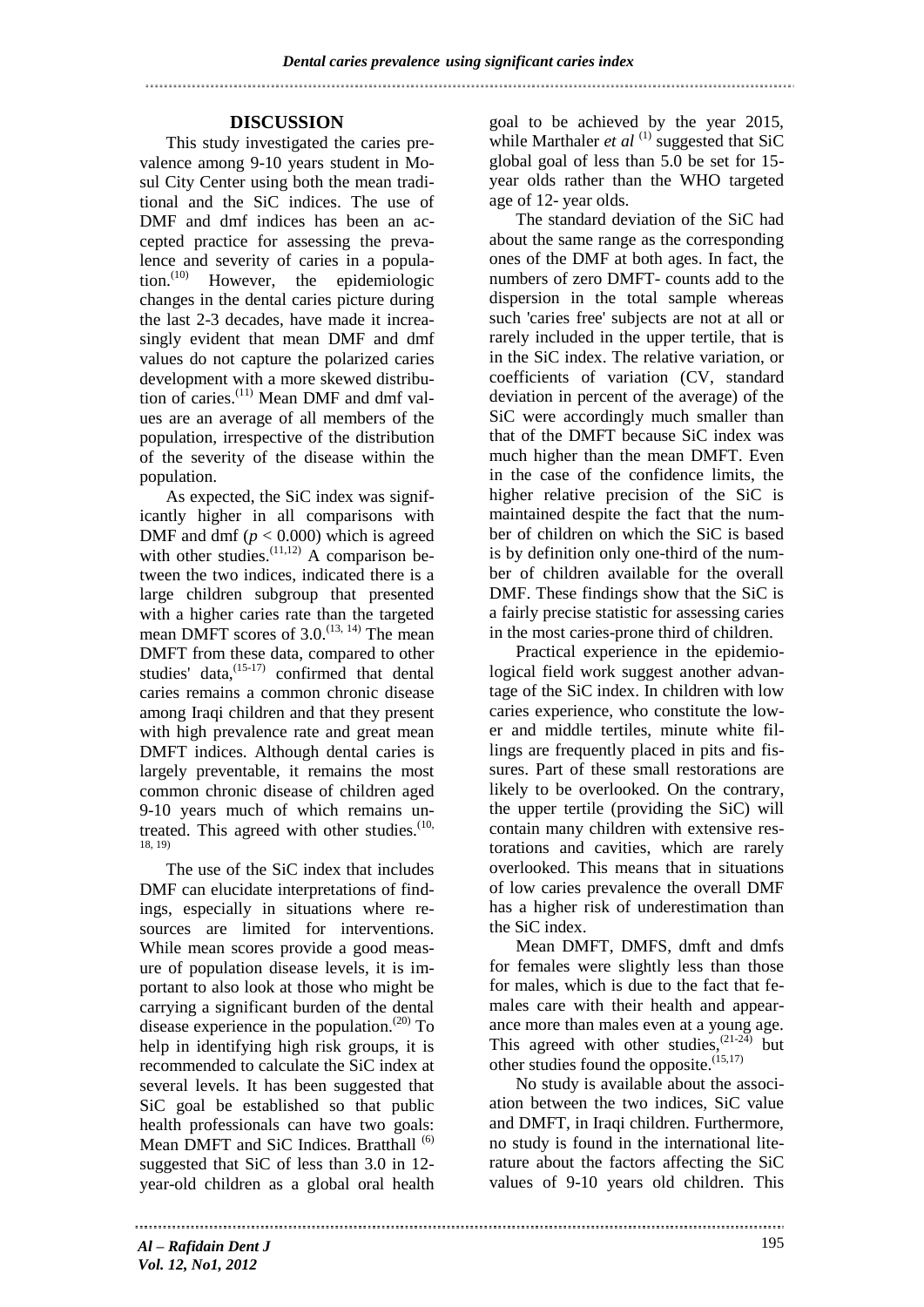study can therefore help in designing future prospective studies.

With reference to the previous part of the discussion it would be expected that the relative stability of the subgroups in a special caries pattern could be used to conduct an early identification of the children with the highest caries prevalence and incidence, because they would be considered a special risk group for ending up in late adolescence with considerably higher caries rates than the remainder of the population.

# **CONCLUSIONS**

The mean DMF values did not accurately reflect the skewed distribution of dental caries in Iraqi children leading to incorrect conclusions that the caries rate for the statewide population is under control. It is better to use SiC index instead of the traditional index. The data indicate there is a large proportion of children in Mosul City with poor oral health status, which only seems to improve very slowly. Decreasing caries prevalence in all countries is important to promote overall general health. Findings from this study should aid in two ways. At the community level, the study strongly points to the importance of introducing and retaining the community fluoridation program as an effective preventive measure. At the individual level the study identifies the need for more targeted efforts to reach children early.

# **REFERENCES**

- 1. Marthaler T, Menghini G, Steiner M. Use of the Significant Caries Index in quantifying the changes in caries in Switzerland from 1964 to 2000. *Community Dent Oral Epidemiol*. 2005; 33: 159-166.
- 2. Marthaler TM, Brunelle J, Downer MC, Konig KG, Kunzel W, O'Mullane DM, *et al*. The prevalence of dental caries in Europe 1990-1995. ORCA Saturday afternoon symposium 1995. *Caries Res*. 1996; 30: 237-255.
- 3. World Health Organization oral health country/area profile programme 2008.
- 4. Nishi M, Stjernsward J, Carlsson P, Bratthall D. Caries experience of some

countries and areas expressed by the Significant Caries Index. *Community Dent Oral Epidemiol*. 2002; 30: 296- 301.

- 5. Burt BA. Prevention policies in the light of the changed distribution of dental caries. *Acta odontologica Scandinavica*, 1998, 56 (3):179–186.
- 6. Bratthall D. Introducing the Significant Caries Index together with a proposal for a new global oral health goal for 12-year-olds. *Int Dent J*. 2000; 50: 378-384.
- 7. Antunes JL, Narvai PC, Nugent ZJ. Measuring inequalities in the distribution of dental caries. *Community Dent Oral Epidemiol*. 2004; 32: 41-48.
- 8. Campus G Solinas G, Maida C, Castiglia P. The "Significant Caries Index" (SiC): a critical approach. *Oral health prev dent*, 2003; 1(3):171–178.
- 9. Nishi M, Bratthall D, Stjernsward J. How to calculate the Significant Caries Index (SiC Index). WHO collaborating centre. 1.0; 2001-03-6.
- 10. Dye BA, Tan S, Smith V, Lewis BG, Barker LK, Yhornton-Evans G. Trends in oral health status: United States, 1988-1994 and 1999-2004. National Center for Health Statistics. Vital Health Stat, 11. 2007. Publication No. (PHS) 2007-1698.
- 11. Ditmyer M, Dounis G, Mobley C and Schwarz E. Inequalitiez of caries experience in Navada youth expressed by DMFT index vs. Significant caries index (SiC) over time. BMC oral health 2011; 11:12.
- 12. Namal N, Yuceokur AA and Can G. Significant caries index values and related factors in 5-6-years-old children in Istanbul, Turkey. *Eastern Mediterranean Health J*. 2009; 15(1): 178- 184.
- 13. World Health Organization. Oral Health Information Systems: Oral Health Surveillance, Geneva, Switzerland, 2010.
- 14. World Health Organization. Significant Caries Index, Geneva, Switzerland. 2010.
- 15. Khamrco TY, Salman FD. Prevalence of dental caries among primary school children age 6-12 years old in Mosul City center/ Ninevah. *Iraqi Dent J*.